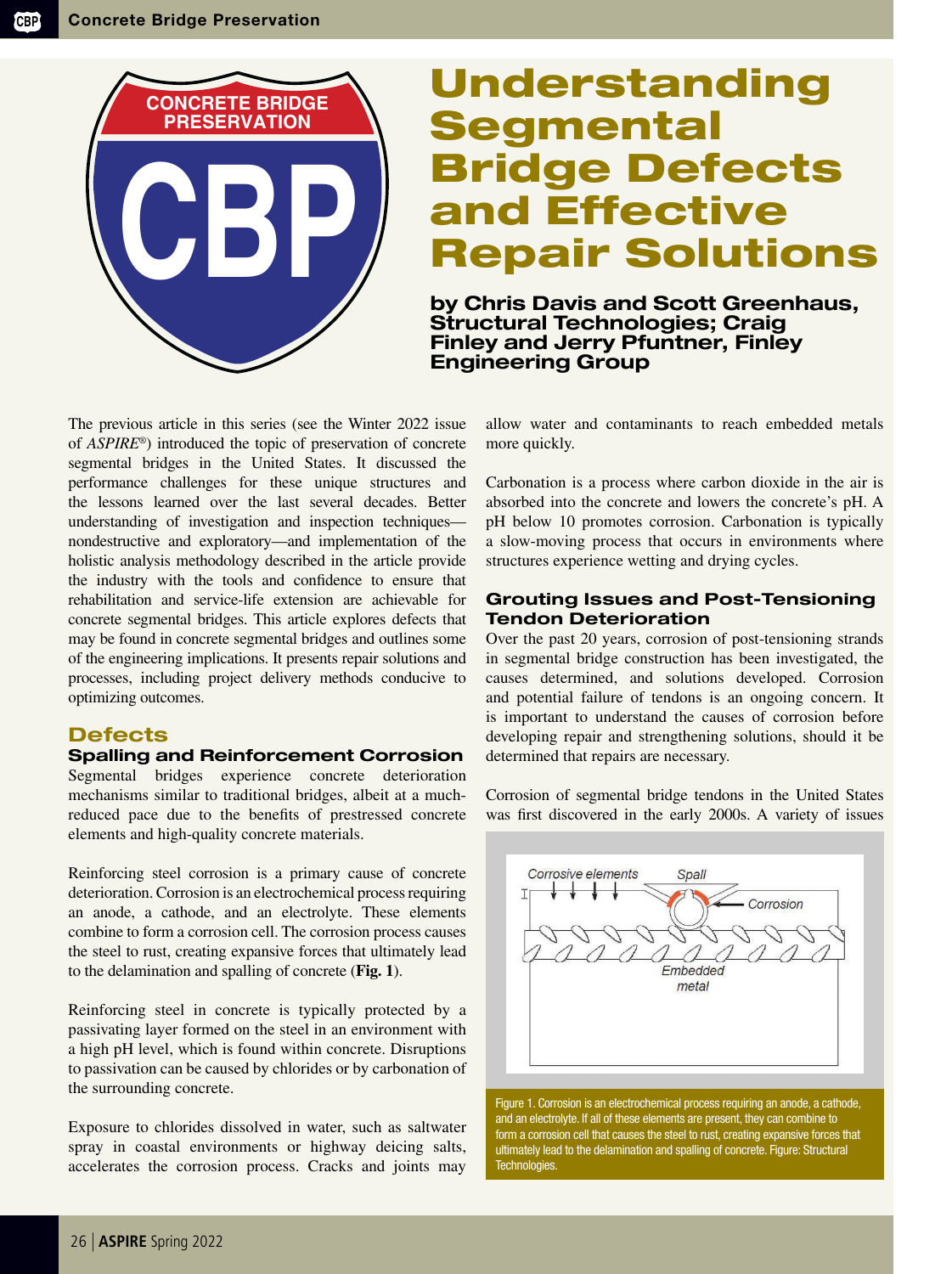primarily involving the materials, detailing, and installation techniques related to tendon grouting were determined to be the root causes. The earliest post-tensioning tendon grouts consisted of cement and water as the basic constituents, which at times were augmented with grouting aids such as expansive admixtures. Grout was injected into galvanized, spirally wound metal ducts, which were found to provide poor protection in a corrosive environment in some situations.

Grout-related issues uncovered in these early bridges include segregation of grout materials; voids in grouted ducts; porous, soft grout that remained pasty and permeable; poorly protected tendon anchorage systems; and poor detailing at closure pours (**Fig. 2** and **3**). These issues are discussed in more detail in the previous article in the Winter 2022 issue of *ASPIRE*.

To remedy these issues, the industry made several advancements in grouting details and technology, which are



Figure 2. Corrosion of individual post-tensioning strands in an external tendon at a location where the duct was not completely grouted, leaving strands unprotected. Photo: Structural Technologies.



Figure 3. Corrosion of an external post-tensioned tendon at a location of soft, moist grout. Photo: Structural Technologies.

also discussed in detail in the Winter 2022 article, as well as articles in the Winter 2017 and Summer 2019 issues of *ASPIRE*.

# Engineering Considerations Long-Term Post-Tensioning Losses

Our body of knowledge on creep and shrinkage of concrete has been enhanced over the years. Early methods often just applied a factor to the initial forces to account for these phenomena. This approach does not capture the redistribution of the imposed deformations from creep and shrinkage and sometimes provides an inaccurate representation of the actual variation in stresses with time in these bridges and can lead to premature cracking. Modern codes such as the *fib* (International Federation for Structural Concrete) *Model Code for Concrete Structures 2010*, 1 as well as modern software, have greatly improved the accuracy of predictions about creep and shrinkage behavior. Modern design approaches also ensure that predictions of creep and shrinkage are sufficiently bracketed by considering high and low predictions to better account for long-term effects.

## Live-Loading Changes

Since the advent of complex post-tensioned bridges, live loading has progressed well beyond the original HS20-44 design truck developed in 1944. Truck sizes and traffic volumes have increased significantly. The HL-93 notional loading reflects these contemporary demands and is a significant increase over the original HS20 highway loading, particularly for spans greater than 150 ft. The loads for spans of that size were found to be underestimated by the older method, which is unfortunate because spans greater than 150 ft are where post-tensioned girders begin to be considered. Older bridges, and older segmental bridges in particular, are subjected to more live-load demand than they were originally designed for, which may lead to structural cracking and potential deterioration.

#### Principal Stresses

Early design codes did not require designers to check principal shear stresses. This stress check, which is required in current design codes, is particularly critical for webs to ensure that web shear cracking does not initiate under service-load conditions. Earlier design codes placed some limits on the concrete contribution for shear under factored loads, but no checks were required at the service limit state. In addition, critical detail areas such as anchor blocks and diaphragms may be subject to large tensile stresses from restraint and stress concentrations such as reentrant corners that were not considered in the original simplified analysis and may result in cracking. Today, finite element analysis software can analyze these critical areas and identify the need for additional reinforcement for high principal stresses. Earlier bridge designs did not benefit from modern analysis methods, and thus locations of high principal stresses are sometimes subject to cracking and spalling.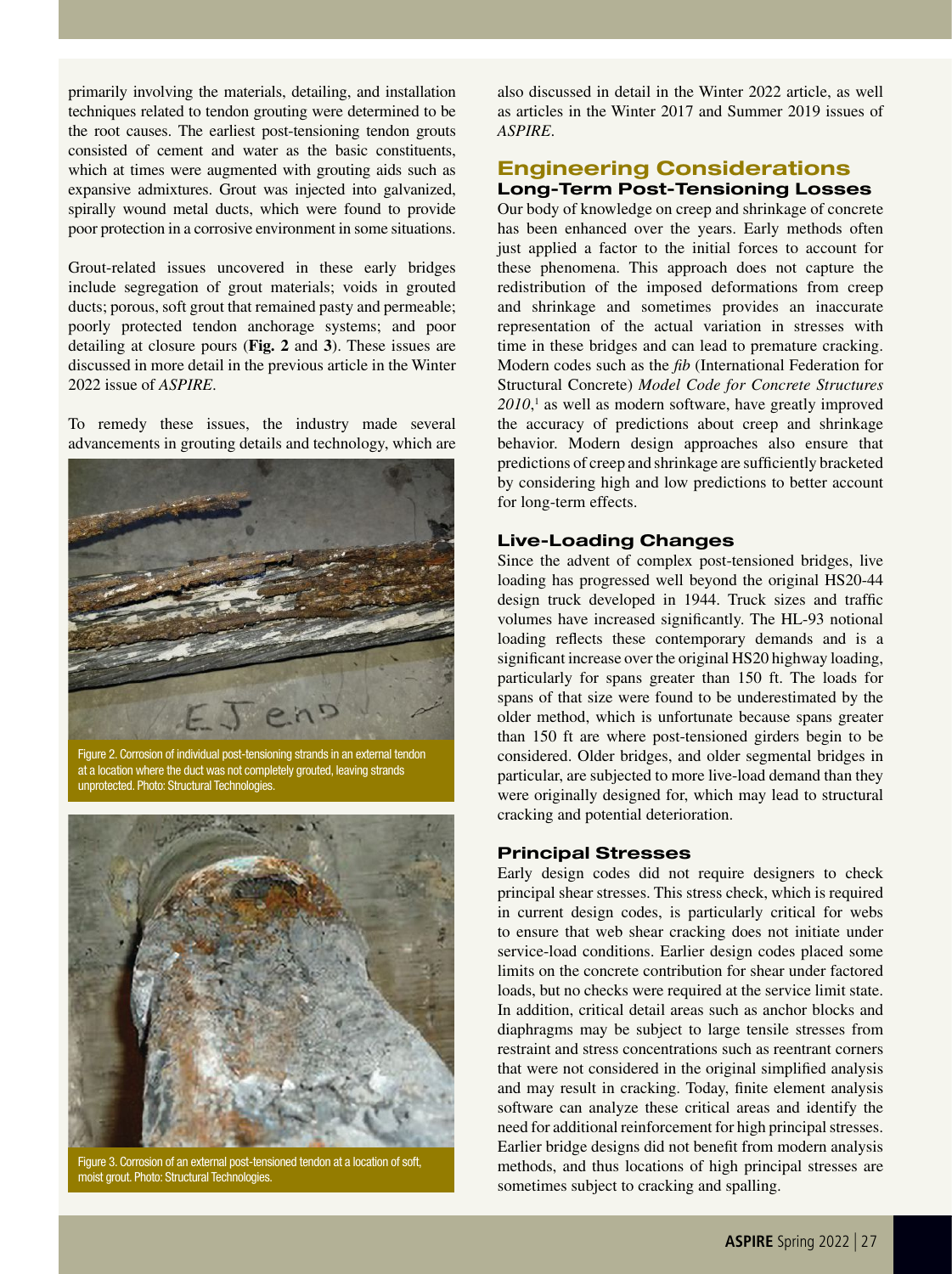## Casting Geometry

In the casting yard, proper match casting of segments is critical to ensure that the compressive stresses due to post-tensioning can be transferred across the segment joints through uniform bearing. The bearing surface can be interrupted by several different issues. Improper repairs made to segments before erection may result in localized bearing "hot spots" that cause an internal redistribution of stress across the joint. Improper shimming of segment joints can also create the same effect. Over the service life of the structure, these localized hot spots create stress concentrations that can lead to cracking and/or spalling and may lead to the beginning of local deterioration in the segment. Older segmental bridges with dry joints (no epoxy) are particularly sensitive to localized bearing points. Epoxy-coated joints help provide a uniform bearing surface to compensate for shims, repairs, and any irregularities.

## **Cracking**

Issues that cause unintended stresses may eventually lead to cracks in segmental bridges. Although prestressed concrete is designed to limit concrete service stresses in the precompressed tensile zone, unintended concrete tensile stresses can lead to cracks in segmental concrete bridges. Given that service-level design stresses are based on the full design section contribution, cracking may create a local section loss within the concrete cross section. Over time, this section loss can be progressive and result in higher localized tensile stresses and changes in the flow of stress around these local section-loss regions, which may contribute to additional unintended tensile stresses.

# Repair Solutions

Segmental bridges are durable structures by design. With careful monitoring, inspection, repair, and rehabilitation, the intended function of these bridges can be maintained to provide the full, if not extended, service life.

The successful repair of corrosion-damaged concrete requires a clear understanding of the causes of the deterioration and the careful selection of repair materials and application techniques.

## Material Selection

Selection of concrete repair material is focused on ensuring that the material is appropriate for environmental and structural loads and is compatible with the substrate material. The following are important properties to consider when selecting materials:

- Compressive strength similar to the underlying substrate.
- Low drying shrinkage of repair materials—suppliers should be asked to provide shrinkage data. Drying shrinkage can be controlled by minimizing water demand (low cement content consistent with design strength and maximum aggregate distribution), waterreducing admixtures, and proper curing.
- Compatibility with placement techniques (pumping, pouring, and pressure placement into forms) to ensure proper filling of the repair cavity.

## Repair Process

The following procedures are necessary for the successful repair and extended service life of concrete members:

- Ensure the safety and stability of the structure by removing loads and/or shoring and bracing as determined by a licensed design professional.
- Remove corrosion. This is critical to the long-term success of surface repairs. Repairs have failed because reinforcing steel corrosion was not properly removed.
- Remove concrete around a corroded reinforcing bar that has lost bond with the existing concrete. This removal is critical for the repair to be successful and will allow the new material to fully encapsulate the



Figure 4. When multiple reinforcing bars are corroded, concrete must be removed around the bar and where the bar has lost bond with the existing concrete, as shown in the right image. This ensures future protection of the bar. Figure: Structural Technologies.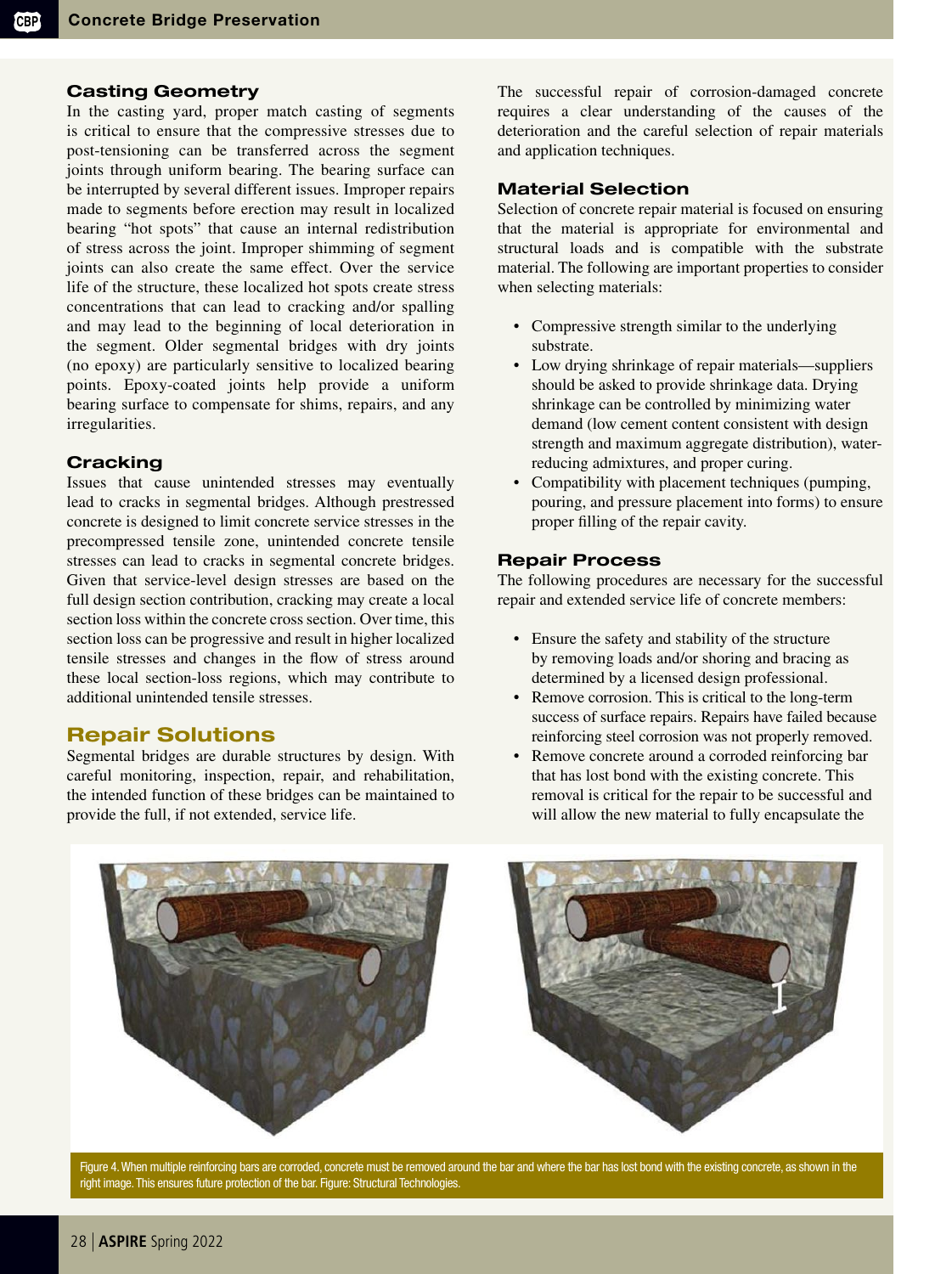bar to provide a protective, high-pH environment (**Fig. 4**).

- Apply the appropriate repair geometry (rectangular areas without reentrant corners). Sawcut edges to ensure a surface with no feathered edges.
- Repair or replace reinforcing bars as required.
- Clean the surface of concrete and reinforcing steel by abrasive blasting, high-pressure water, or mechanical methods to ensure that corrosion is removed from reinforcing steel and concrete pores are open (that is, there is no dust or debris that might inhibit bond).
- Moisture condition the substrate to accept new repair material.
- Use application techniques that create an intimate bond of the new material to the substrate (pumping pressure, vibration, hand and/or mechanical pressure).
- Maintain surface moisture and/or apply curing compound after repair is completed.

Consistent implementation of these requirements will significantly extend life of the concrete members.

## Crack Repair by Adhesive Injection

Concrete cracks can be repaired to restore load transfer or for waterproofing purposes by using adhesive (generally epoxy) injection. To ensure crack repair efficacy, it is important to understand the cause of the crack as well as the amount of movement to be expected. Cracks with excessive movement will reopen in the same or an adjacent location. If cracks are caused by reinforcing bar corrosion, they cannot be repaired by injection because the corrosion process will continue after treatment. Concrete removal, thorough cleaning of the reinforcement to remove all existing corrosion, and replacement of the concrete is the proper solution for cracks caused by reinforcement corrosion.

Crack repair by adhesive injection is accomplished by pressure injection of a low-viscosity fluid into ports along



Figure 5. A cracked concrete element being prepared for repair with epoxy injection by installing grout ports and sealing the surface. Photo: Structural Technologies.

a surface-sealed crack (**Fig. 5)**. The injection proceeds in a port-to-port basis (ports spaced approximately the width of the element) until the crack is filled. The efficacy of this method is verified by core removal or nondestructive testing techniques.

#### Strengthening Methods *Composites*

One effective repair method for strengthening concrete bridges involves using externally bonded composite material such as carbon-fiber-reinforced polymer (CFRP). Favorable characteristics of CFRP materials include their tensile strength-to-weight ratio and noncorrosive nature. This strengthening technique provides an alternative load path for the structure and is effective for restoring flexural or shear capacity to various types of concrete bridge elements. On segmental bridges, CFRP sheets can be applied to either the inside or outside faces of web walls and slabs of box girders, as well as around columns or on pier components (**Fig. 6**). The workability of the material facilitates its effective use in a diverse range of geometric configurations. When encountering time-dependent effects such as creep and shrinkage, externally bonded CFRP can help stabilize a structure by slowing the spread of cracking at distressed locations.

Proper design and detailing of a CFRP strengthening system are crucial, and a solid understanding of the structure's stiffness and CFRP material properties is necessary for proper application of this solution. Sound workmanship and adherence to proper quality assurance and quality control practices are also imperative to ensure effective bonding and long-term performance. Top-coat finish options are also available for ultraviolet protection and the desired aesthetic. (See the Concrete Bridge Preservation article on externally applied fiberreinforced-polymer composites in the Winter 2021 issue of *ASPIRE*.)



Figure 6. Carbon-fiber-reinforced polymer (CFRP) being installed to strengthen a concrete segmental bridge. Proper design, detailing, and installation is required for a CFRP strengthening system. Photo: Structural Technologies.